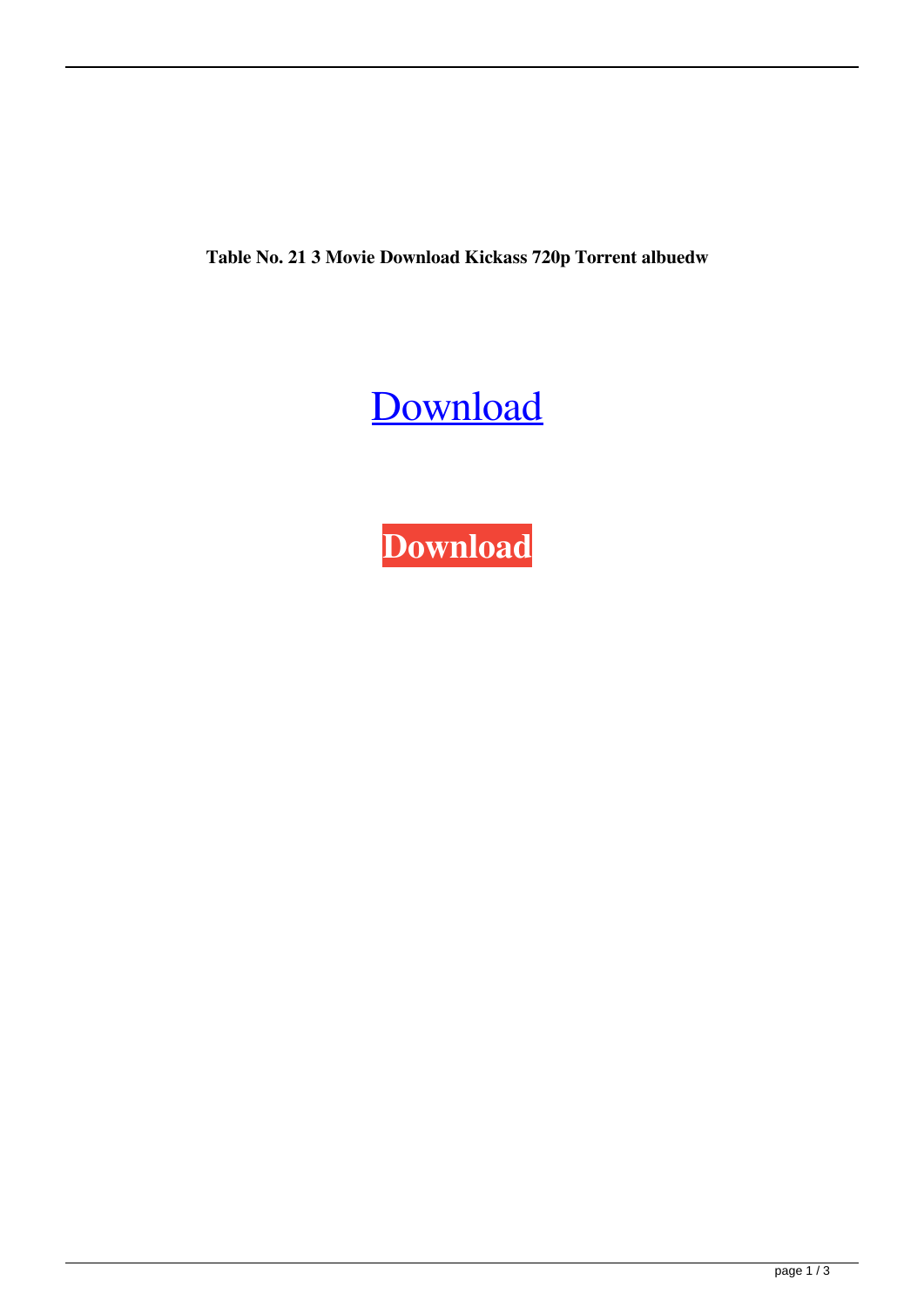Vivaan and Siya win a trip to Fiji Island where they find out that their room-mates name is Swapna & Swapna who are son and daughter. After finding out that Swapna & Swapna are son and daughter Vivaan & Siya decide to blackmail the family. Vivaan and Siya win a trip to Fiji Island where they find out that their room-mates name is Swapna & Swapna who are son and daughter. After finding out that Swapna & Swapna are son and daughter Vivaan & Siya decide to blackmail the family.Jai.Jai.Jai.Siya.Jai.Jai.Jai.Siya.Q: How to add listener to custom component and pass data to it? I made a custom component, and set listeners, but now I don't know how to pass data to it. I need it because in a custom component I need to show data from Database (when I push, it sends me a request). Here is my code: JS: function ContactList(props) { const [data, setData] = useState(props.data); const [text, setText] = useState(""); useEffect(() => { console.log(data) }, [data]); const handleNewTask = async (e, id) => { setText(""); setData(props.data.map((item) => { if(item.task === id) { return item; } return  ${...}$ item, id $};$  }));  $;$  const  ${\text{taskId}} = \text{props}$ ; return (